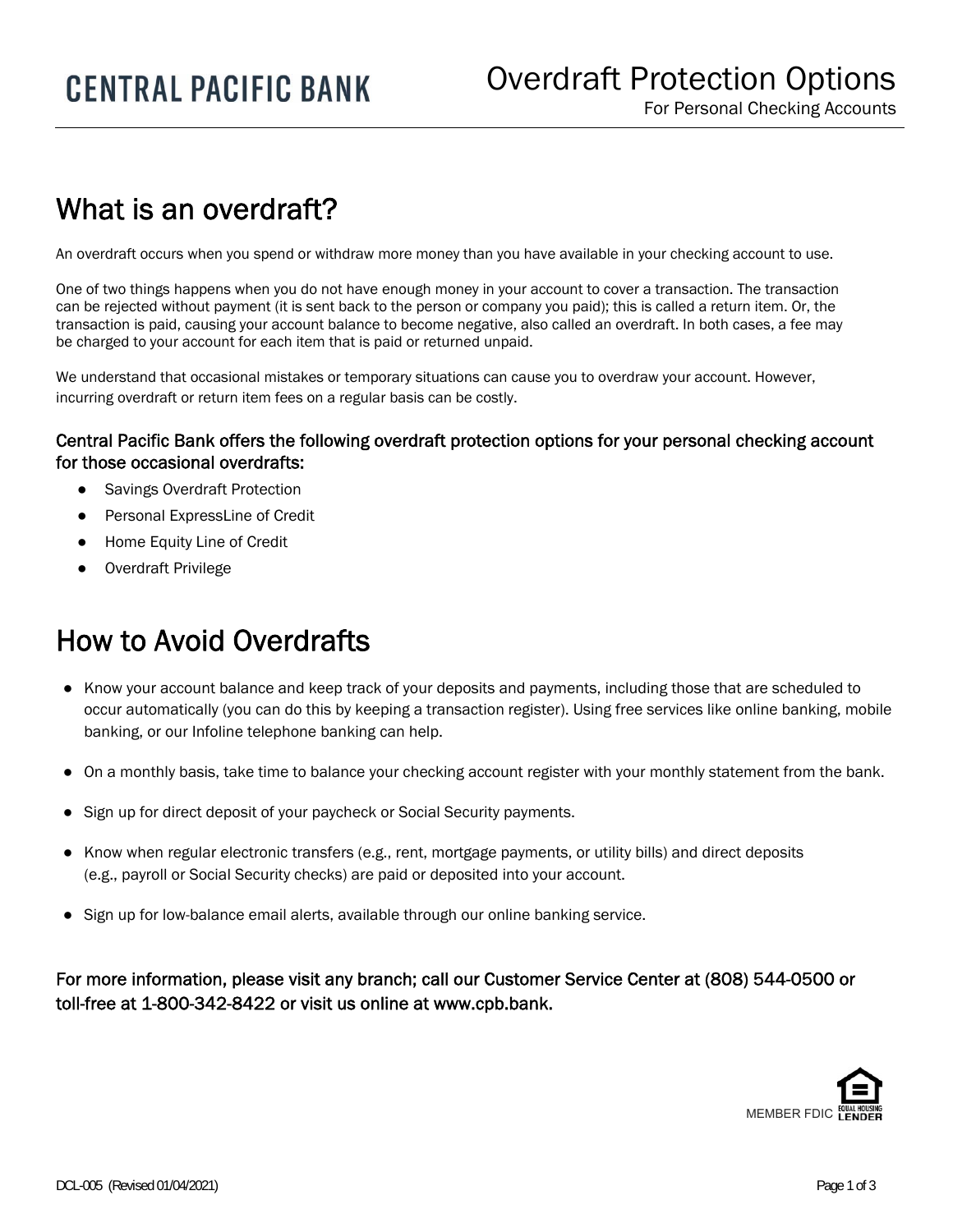| Type of<br>Overdraft<br>Protection                 | <b>SAVINGS OVERDRAFT</b><br><b>PROTECTION</b>                                                                                                                                                                                                                                                                                                                                                                                                                                                                                                                                                                                            | PERSONAL EXPRESSLINE OF<br><b>CREDIT OR HOME EQUITY LINE</b><br>OF CREDIT                                                                                                                                                                                                                                                                                                                                                                                                                                                                                            | <b>OVERDRAFT PRIVILEGE</b><br><b>For Personal Checking Accounts</b>                                                                                                                                                                                                                                                                                                                                                                                                                                                                                                                                                                                                                                                                                                                                                                                                                                                                                                                                                                                                                                                         |
|----------------------------------------------------|------------------------------------------------------------------------------------------------------------------------------------------------------------------------------------------------------------------------------------------------------------------------------------------------------------------------------------------------------------------------------------------------------------------------------------------------------------------------------------------------------------------------------------------------------------------------------------------------------------------------------------------|----------------------------------------------------------------------------------------------------------------------------------------------------------------------------------------------------------------------------------------------------------------------------------------------------------------------------------------------------------------------------------------------------------------------------------------------------------------------------------------------------------------------------------------------------------------------|-----------------------------------------------------------------------------------------------------------------------------------------------------------------------------------------------------------------------------------------------------------------------------------------------------------------------------------------------------------------------------------------------------------------------------------------------------------------------------------------------------------------------------------------------------------------------------------------------------------------------------------------------------------------------------------------------------------------------------------------------------------------------------------------------------------------------------------------------------------------------------------------------------------------------------------------------------------------------------------------------------------------------------------------------------------------------------------------------------------------------------|
| <b>Description</b><br>of Service                   | Your Personal Savings or Exceptional<br>Savings account balance is used to<br>cover overdrafts. (Not all account<br>types can be used for this service.)                                                                                                                                                                                                                                                                                                                                                                                                                                                                                 | Your line of credit is used to cover<br>overdrafts.                                                                                                                                                                                                                                                                                                                                                                                                                                                                                                                  | Overdraft Privilege covers occasional,<br>unintended overdrafts.                                                                                                                                                                                                                                                                                                                                                                                                                                                                                                                                                                                                                                                                                                                                                                                                                                                                                                                                                                                                                                                            |
| <b>How Does It</b><br>Work?                        | The exact amount of the overdraft<br>plus the Savings Overdraft Protection<br>Transfer Fee will be transferred from<br>your linked savings account to your<br>checking account.<br>• Covers overdrafts caused by<br>checks, in-person withdrawals,<br>electronic funds transfer (ACH)<br>transactions (such as<br>preauthorized automatic<br>transfers), online bill payments,<br>online banking or telephone<br>banking transfers to your other<br>CPB accounts, and debit card and<br>ATM transactions.<br>• Covers overdrafts caused by<br>account fees, such as overdraft<br>fees, return item fees, and<br>monthly service charges. | Funds are advanced from your line of<br>credit and transferred automatically to<br>your checking account in increments<br>specified in your line of credit<br>agreement.<br>• Covers overdrafts caused by checks,<br>in-person withdrawals, electronic<br>funds transfer (ACH) transactions<br>(such as preauthorized automatic<br>transfers), online bill payments, debit<br>card and ATM transactions.<br>• Covers overdrafts caused by account<br>fees, such as overdraft fees, return<br>item fees, and monthly service<br>charges.                              | With Overdraft Privilege, we may pay<br>transactions, allowing you to overdraw<br>your checking account. We will charge<br>you an overdraft fee for each transaction<br>we pay, which will increase the negative<br>balance in your account.<br>• We may use Overdraft Privilege to<br>pay checks you have written, in-<br>person withdrawals, and automatic<br>bill payments such as online bill<br>payments, preauthorized debits to<br>pay bills automatically from your<br>account and recurring bill payments<br>using your debit card.<br>• We may also use Overdraft Privilege to<br>pay for fees, such as overdraft fees,<br>and other bank charges that may be<br>deducted from your account.<br>• If your account also has another form<br>of overdraft protection, such as<br>Savings Overdraft Protection, Personal<br>ExpressLine of Credit, or Home Equity<br>Line of Credit linked to the account,<br>those overdraft protection services will<br>be used first and overdrafts that<br>exceed your overdraft protection<br>amount may be paid by the Bank at<br>our discretion using Overdraft<br>Privilege. |
| When are<br><b>Overdrafts Not</b><br>Paid?         | Generally, Savings Overdraft<br>Protection will not cover an overdraft<br>if the overdraft amount would cause<br>your savings account to have an<br>available balance of less than \$1<br>after the transfer is made.<br>If the available balance of the<br>savings account is less than the<br>overdraft, we may either pay the<br>overdraft at our discretion, causing<br>your checking account to be<br>overdrawn, or return the item unpaid.                                                                                                                                                                                         | Generally, line of credit overdraft<br>protection will not cover an overdraft if<br>the advance amount would exceed the<br>available credit.<br>Line of credit overdraft protection will<br>not cover transfers made from your<br>checking account to other accounts you<br>have with us that you request using our<br>telephone or online banking services.<br>If the advance amount is not enough to<br>cover the overdraft, we may either pay<br>the overdraft at our discretion, causing<br>your checking account to be overdrawn,<br>or return the item unpaid. | We have the right not to pay any or all<br>items that will overdraw your account.<br>We will use our discretion to decide<br>which transactions, if any, are paid.<br>Overdraft Privilege will not cover ATM<br>and everyday debit card transactions<br>unless you separately authorize us to<br>include such transactions.<br>Overdraft Privilege will not cover<br>transfers made from your checking<br>account to other accounts you have with<br>us that you request using our telephone<br>or online banking services.                                                                                                                                                                                                                                                                                                                                                                                                                                                                                                                                                                                                 |
| <b>How Much</b><br><b>Protection Can</b><br>I Get? | The amount of your available savings<br>account balance minus \$1. (Your<br>savings account must have a<br>balance of at least \$1 after the<br>transfer is made.)                                                                                                                                                                                                                                                                                                                                                                                                                                                                       | Up to the credit line amount that will be<br>determined by your creditworthiness.                                                                                                                                                                                                                                                                                                                                                                                                                                                                                    | Your overdraft limit varies and may<br>change daily. Some customers may<br>receive higher limits while others may<br>receive lower amounts or none at all.                                                                                                                                                                                                                                                                                                                                                                                                                                                                                                                                                                                                                                                                                                                                                                                                                                                                                                                                                                  |